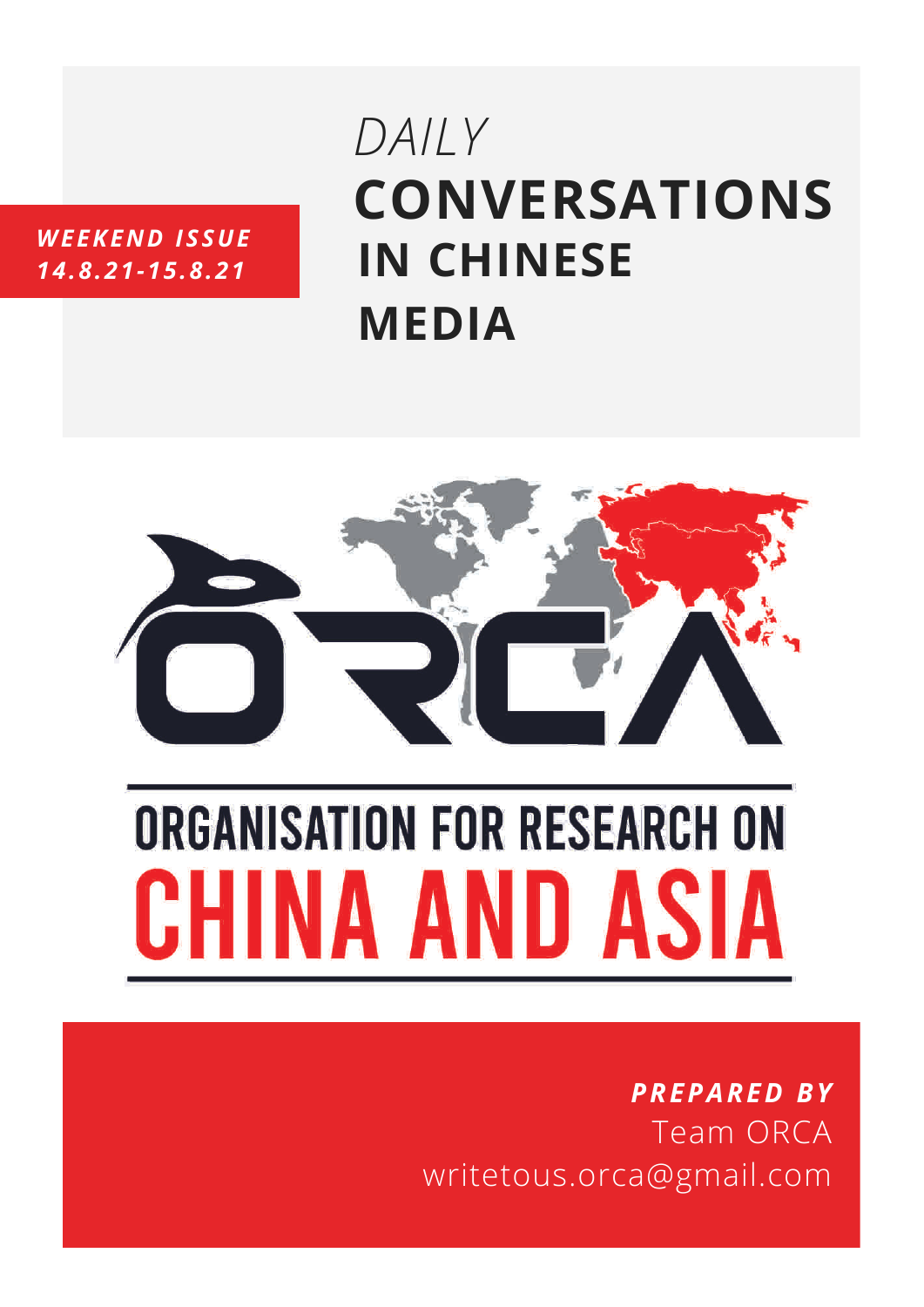## **I. Social Media Chatter in China**

- **Chinese actor who visited Japanese shrines boycotted:** In continuation to our previous social media chatter reportage, it is now trending on Weibo how [Chinese](https://twitter.com/hashtag/ZhangZhehan?src=hashtag_click) actor Zhang Zhehan's personal and studio accounts have been [temporarily](https://twitter.com/TrendingWeibo/status/1426749166559039491/photo/3) banned on the platform post pictures surfaced of the actor visiting the controversial Yasukuni Shrine in Japan. Per regulations, China Association of Performing Arts is now requiring its members to boycott the actor. As with the Olympics, we notice a key trend of growing anti-Japan sentiment in China; even though the country has been historically sensitive to the Japanese shrines, this boycott of one of the country's most beloved and powerful actors shows the extent to which how negative present day public perception of Japan is.
- **Air Force "Double Ace" pilot Qiu Linhui trends:** With Yangguang Military listed as the source, Chinese social media has shared articles published by local newspapers of Qiu's [interview](https://mp.weixin.qq.com/s/UUfcUCze8WqPk68Va_1-ug) wherein the decorated pilot has spoken of his absolute dedication to the Chinese Communist Party (CCP) as well as important drills he has been a part of.

## **II. News in China**

- China's CCTV News has carried a piece [sourced](https://news.cctv.com/2021/08/14/ARTI9WQfMjFrJJudPPzI25CP210814.shtml) from People's Daily Overseas Edition stating that "black hands" by/of the US have been responsible for unrest in regions across the world due to their intereference. The piece makes the statement that "wherever there is chaos, there must be the United States".
- On 14.8.21, CCTV News reported about the high [number](https://news.cctv.com/2021/08/14/ARTI5g1eHCMnyOGY3Kzx5hSa210814.shtml) of Afghan refugees entering Kabul (which was stil under government control at the time) and carried Afghan President Ashraf Ghani's statement [wherein](https://news.cctv.com/2021/08/14/ARTI5rwdpvYt1ERQoD6kNUmL210814.shtml) he "vowed to prevent further bloodshed in Afghanistan".
- Post Taliban's takeover of Kabul and Ghani leaving the country, China is yet to give an official statement on the situation in Afghanistan. As regular press conferences of the Foreign Ministry of China have been on recess from Monday, August 2 to Friday, August 13, we can expect a statement by Bejing once the conferences resume on Monday, August 16.
- Chinese Ambassador to Pakistan, Nong Rong, has [called](https://www.guancha.cn/internation/2021_08_14_602972_s.shtml) on Prime Minister Imran Khan to convey the message that China hopes Pakistan will "find out the truth of the Dasu terrorist attack as soon as possible and severely punish the real perpetrators".